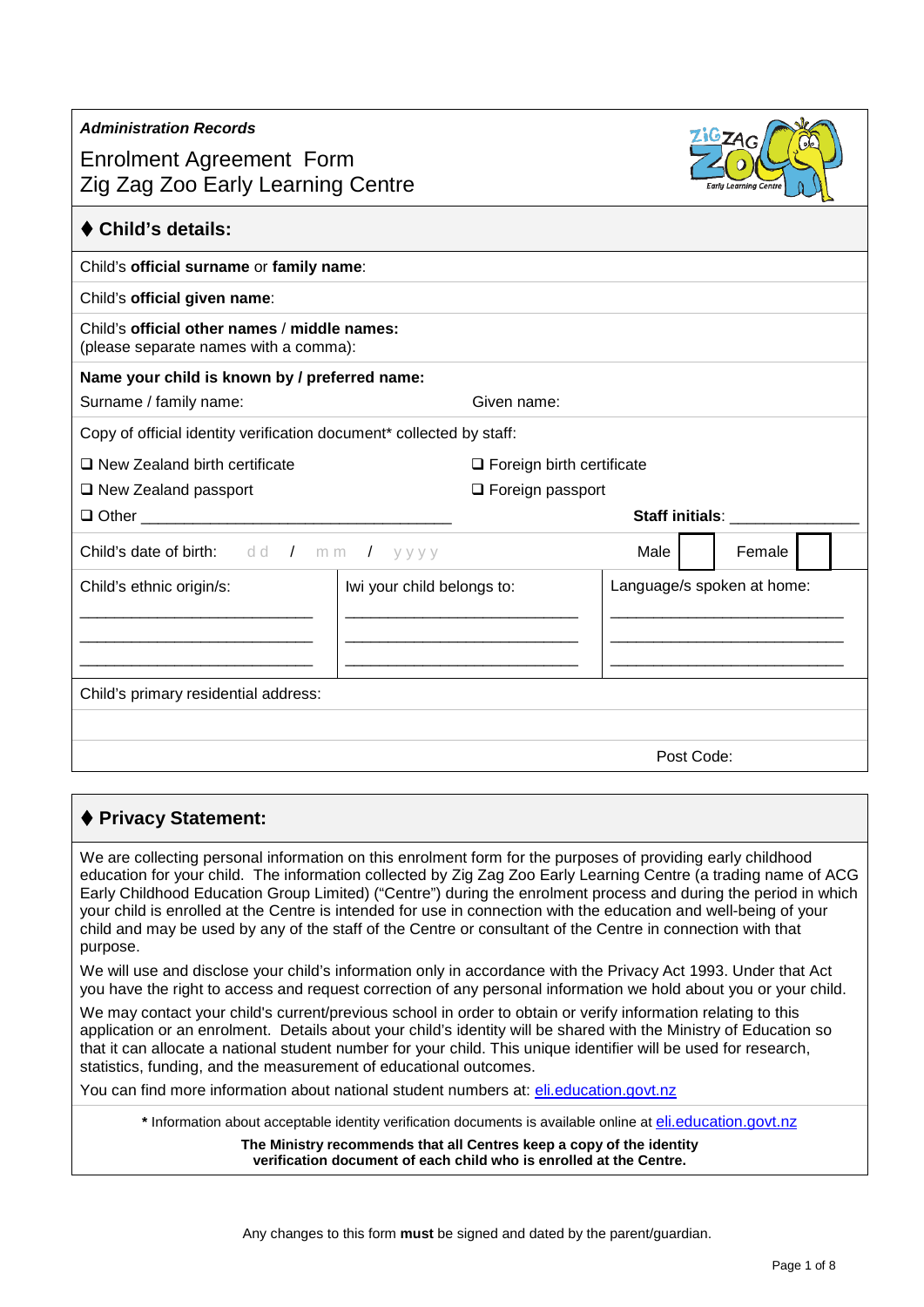#### **Main Caregivers of child:**

Please note: The caregiver recorded as main contact person has been displayed below, all other caregivers are held in our database. If you wish to, please add any additional caregivers.

| Caregiver 1. Title:    | Caregiver 2. Title:    |
|------------------------|------------------------|
| Given names:           | Given names:           |
| Surname / family name: | Surname / family name: |
| Address:               | Address:               |
| Post Code:             | Post Code:             |
| Phone (Home):          | Phone (Home):          |
| Phone (Work):          | Phone (Work):          |
| Phone (Mobile):        | Phone (Mobile):        |
| Email:                 | Email:                 |
| Relationship to child: | Relationship to child: |
| Caregiver 3. Title:    | Caregiver 4. Title:    |
| Given names:           | Given names:           |
| Surname / family name: | Surname / family name: |
| Address:               | Address:               |
| Post Code:             | Post Code:             |
| Phone (Home):          | Phone (Home):          |
| Phone (Work):          | Phone (Work):          |
| Phone (Mobile):        | Phone (Mobile):        |
| Email:                 | Email:                 |
| Relationship to child: | Relationship to child: |

| Additional person/s who can pick up your child: |                        |  |  |  |
|-------------------------------------------------|------------------------|--|--|--|
| Given names:<br>Given names:                    |                        |  |  |  |
| Surname / family name:                          | Surname / family name: |  |  |  |
| Address:                                        | Address:               |  |  |  |
| Post Code:                                      | Post Code:             |  |  |  |
| Phone (Home):                                   | Phone (Home):          |  |  |  |
| Phone (Work):                                   | Phone (Work):          |  |  |  |

| Preferred primary contact during the day: |        |
|-------------------------------------------|--------|
| Name:                                     | Phone: |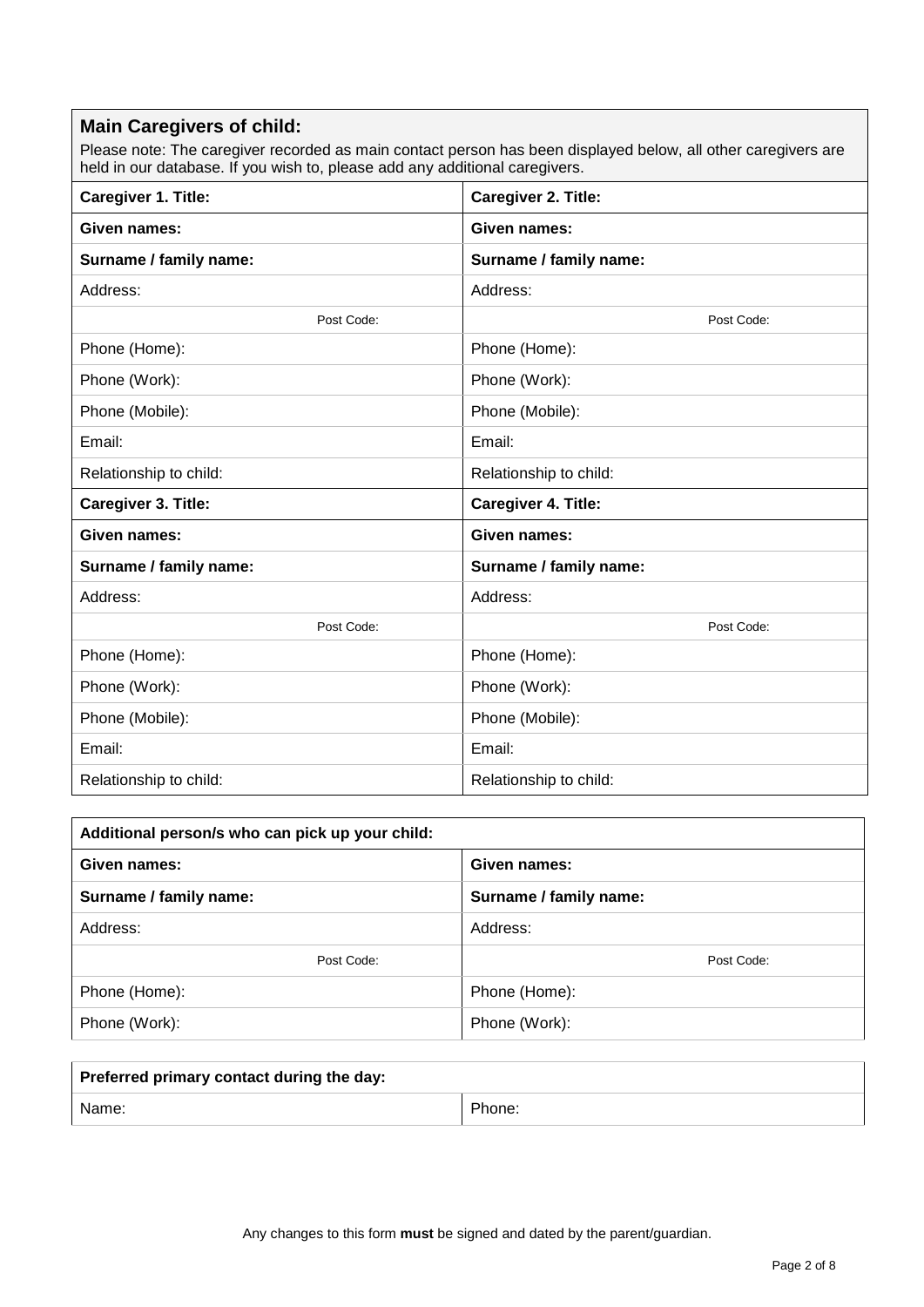| <b>Custodial Statement</b>                                  |                                                                                                                   |  |  |
|-------------------------------------------------------------|-------------------------------------------------------------------------------------------------------------------|--|--|
| Are there any custodial arrangements concerning your child? |                                                                                                                   |  |  |
|                                                             | If YES, please give details of any custodial arrangements or court orders (a copy of any court order is required) |  |  |
|                                                             |                                                                                                                   |  |  |
|                                                             |                                                                                                                   |  |  |
| Person/s who cannot pick up your child:                     |                                                                                                                   |  |  |
| Name:                                                       | Name:                                                                                                             |  |  |
| Name:                                                       | Name:                                                                                                             |  |  |
| Additional Emergency Contacts (also able to pick up child): |                                                                                                                   |  |  |
| 1. Given names:                                             | 2. Given names:                                                                                                   |  |  |
| Surname / family name:                                      | Surname / family name:                                                                                            |  |  |
| Address:                                                    | Address:                                                                                                          |  |  |
| Post Code:                                                  | Post Code:                                                                                                        |  |  |
| Phone (Home):                                               | Phone (Home):                                                                                                     |  |  |
| Phone (Work):                                               | Phone (Work):                                                                                                     |  |  |
| Phone (Mobile):                                             | Phone (Mobile):                                                                                                   |  |  |
| Email:                                                      | Email:                                                                                                            |  |  |
| 3. Given names:                                             | 4. Given names:                                                                                                   |  |  |
| Surname / family name:                                      | Surname / family name:                                                                                            |  |  |
| Address:                                                    | Address:                                                                                                          |  |  |
| Post Code:                                                  | Post Code:                                                                                                        |  |  |
| Phone (Home):                                               | Phone (Home):                                                                                                     |  |  |
| Phone (Work):                                               | Phone (Work):                                                                                                     |  |  |
| Phone (Mobile):                                             | Phone (Mobile):                                                                                                   |  |  |
| Email:                                                      | Email:                                                                                                            |  |  |

| <b>Child's doctor:</b>  |        |
|-------------------------|--------|
| Name:                   | Phone: |
|                         |        |
| Name of medical centre: |        |
|                         |        |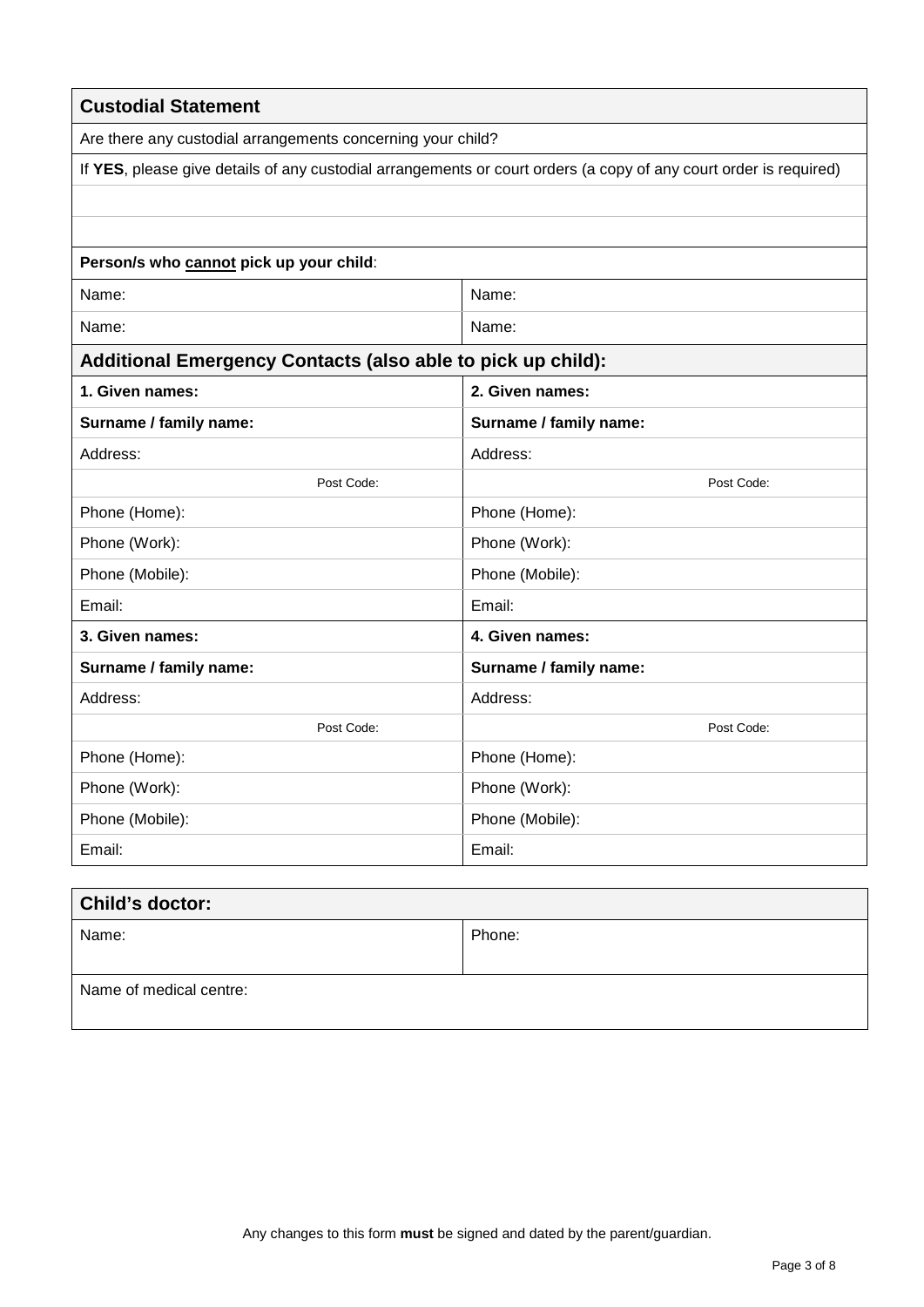| <b>Health</b>                                                                                                                           |                 |     |    |  |
|-----------------------------------------------------------------------------------------------------------------------------------------|-----------------|-----|----|--|
| Illness, Allergies, Special Needs, Health Problems:                                                                                     |                 |     |    |  |
|                                                                                                                                         |                 |     |    |  |
| Do we have permission for your child to be tested by the Vision Hearing<br>Technician? You will be notified of her visit to the centre. | <b>Tick One</b> | Yes | No |  |
| Is your child up-to-date with immunisations?                                                                                            | Tick One        | Yes | No |  |
| (Please provide verification of all immunisations)                                                                                      |                 |     |    |  |
| For staff: Immunisation records sighted and details recorded:                                                                           | Tick One        | Yes | No |  |

| <b>Medicine</b>                                                                                                                                   |                                                                                                                      |
|---------------------------------------------------------------------------------------------------------------------------------------------------|----------------------------------------------------------------------------------------------------------------------|
| <b>Category (i) Medicines</b>                                                                                                                     |                                                                                                                      |
| A category (i) medicine is a non-prescription preparation (such as arnica cream, antiseptic liquid, insect bite<br>kept in the first aid cabinet. | treatment) that is not ingested, used for the 'first aid' treatment of minor injuries and provided by the Centre and |
| Note: The Centre must provide specific information about the category (i) preparations that will be used.                                         |                                                                                                                      |
| Do you approve category (i) medicines to be used on your child?                                                                                   | Tick One<br>No<br>Yes                                                                                                |
| Name/s of specific category (i) medicines that can be used on my child, provided by Centre:                                                       |                                                                                                                      |
|                                                                                                                                                   |                                                                                                                      |
|                                                                                                                                                   |                                                                                                                      |
| Parent/Guardian Signature: ____                                                                                                                   | Date:                                                                                                                |

| <b>Category (ii) Medicines</b>                                                                                                                                                                                                                                                                                                                                                                                          |       |  |
|-------------------------------------------------------------------------------------------------------------------------------------------------------------------------------------------------------------------------------------------------------------------------------------------------------------------------------------------------------------------------------------------------------------------------|-------|--|
| Category (ii) medicines are prescription (such as antibiotics, eye/ear drops etc) or non-prescription (such as<br>paracetamol liquid, cough syrup etc) medicine that is used for a specific period of time to treat a specific<br>condition or symptom, provided by a parent for the use of that child only or, in relation to Rongoa Māori (Māori<br>plant medicines), that is prepared by other adults at the Centre. |       |  |
| acknowledge that written authority from a parent is to be given at the beginning of each day a category (ii)<br>medicine is to be administered, detailing what (name of medicine), how (method and dose), and when (time or<br>specific symptoms/circumstances) medicine is to be given.                                                                                                                                |       |  |
| Parent/Guardian Signature: _________                                                                                                                                                                                                                                                                                                                                                                                    | Date: |  |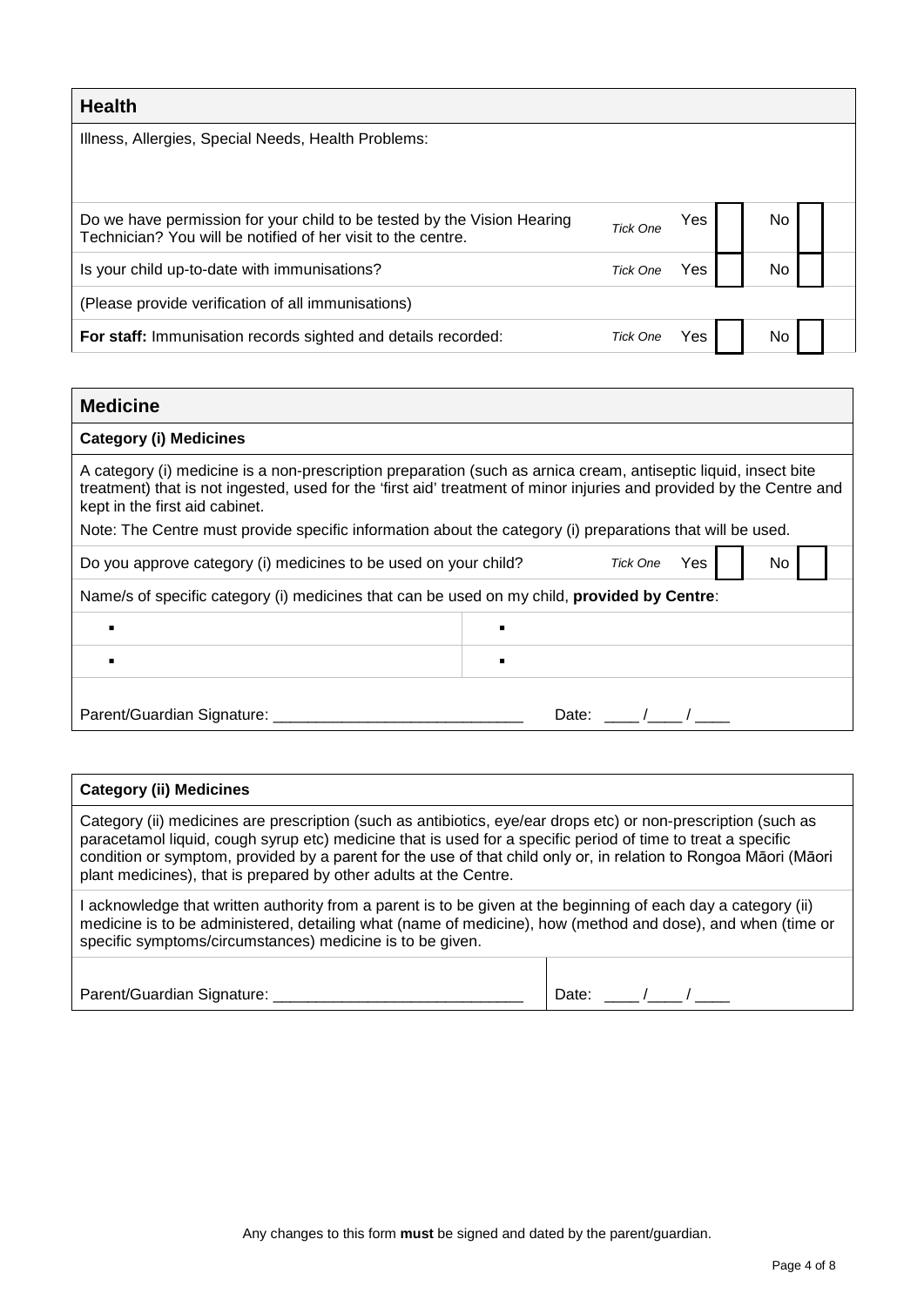| <b>Category (iii) Medicines</b>                                                                                                                                                                      |                  |    |
|------------------------------------------------------------------------------------------------------------------------------------------------------------------------------------------------------|------------------|----|
| To be filled in if your child requires medication as part of an individual health plan, for example for an on-going<br>condition such as asthma or eczema etc and is for the use of that child only. |                  |    |
| For staff: Individual health plan sighted and a copy taken:                                                                                                                                          | Yes<br>Tick One: | No |
| Name of medicine:                                                                                                                                                                                    |                  |    |
| Method and dose of medicine:                                                                                                                                                                         |                  |    |
| When does the medicine need to be taken: (State time or specific symptoms)                                                                                                                           |                  |    |
|                                                                                                                                                                                                      |                  |    |
|                                                                                                                                                                                                      |                  |    |
| Parent/Guardian Signature: ___________                                                                                                                                                               | Date:            |    |

| <b>Enrolment Details:</b>                                                                                                                                                 |          |                           |           |                         |        |                 |
|---------------------------------------------------------------------------------------------------------------------------------------------------------------------------|----------|---------------------------|-----------|-------------------------|--------|-----------------|
|                                                                                                                                                                           |          |                           |           |                         |        |                 |
| How did you hear about us:                                                                                                                                                |          |                           |           |                         |        |                 |
| Please select centre:                                                                                                                                                     | Tick One | <b>Central Queenstown</b> |           | <b>Remarkables Park</b> |        |                 |
| Please Note: 20 Hours ECE is for up to six hours per day, up to 20 hours per week and there must be no<br>compulsory fees when a child is receiving 20 Hours ECE funding. |          |                           |           |                         |        |                 |
| Days Enrolled:                                                                                                                                                            | Monday   | Tuesday                   | Wednesday | Thursday                | Friday |                 |
| Times Enrolled:                                                                                                                                                           |          |                           |           |                         |        | Total<br>hours: |
| For 20 Hours ECE fill out boxes below with the hours attested e.g. 6 hours                                                                                                |          |                           |           |                         |        |                 |
| 20 Hours ECE at this<br>Centre                                                                                                                                            |          |                           |           |                         |        | Total<br>hours: |
| 20 Hours ECE at<br>another Centre                                                                                                                                         |          |                           |           |                         |        | Total<br>hours: |
| Parent/Guardian Signature: 2008 2010 2020                                                                                                                                 |          |                           |           | Date: $/$ /             |        |                 |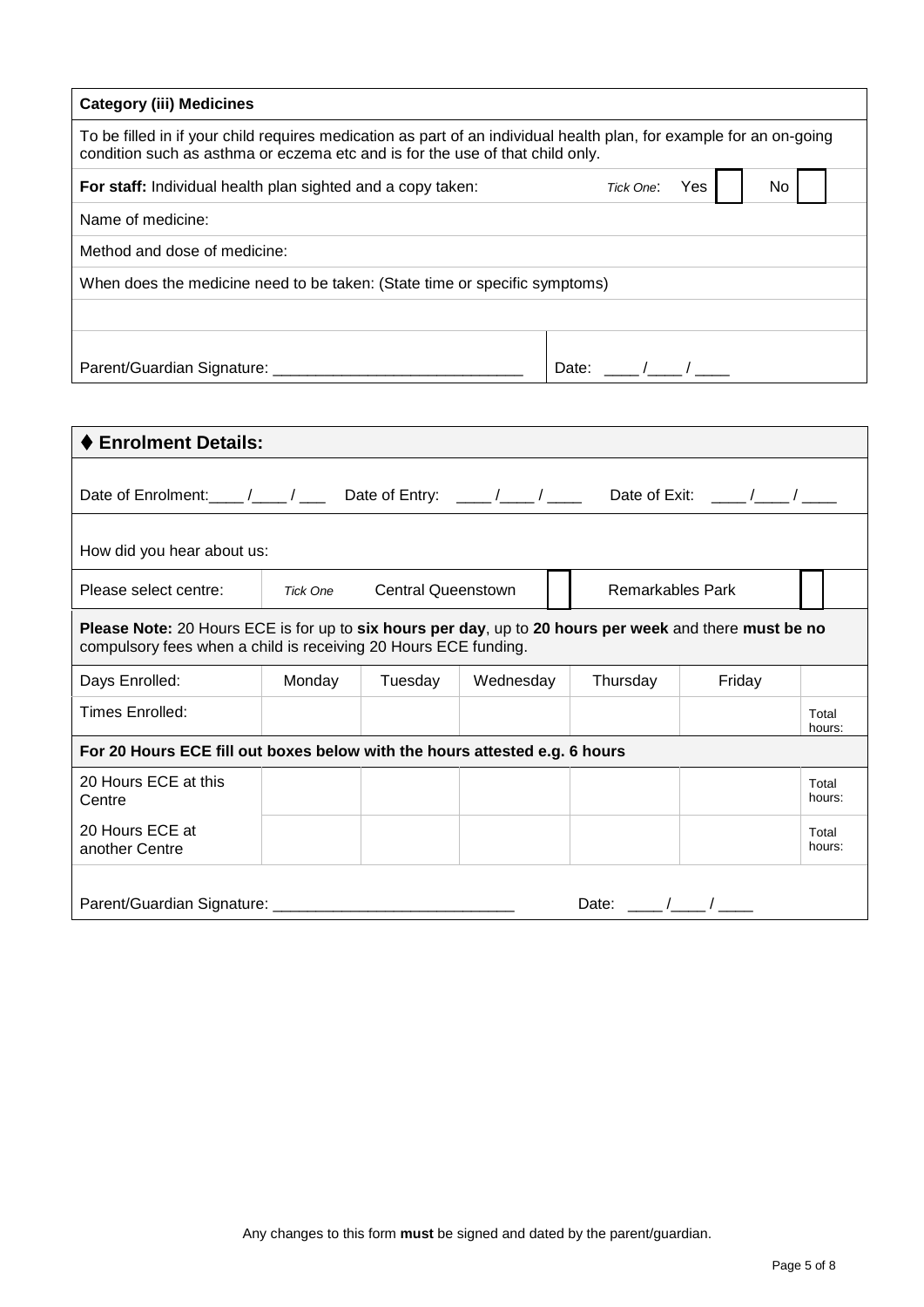| ♦ 20 Hours ECE Attestation:                                                                                                                                                                                                                             |
|---------------------------------------------------------------------------------------------------------------------------------------------------------------------------------------------------------------------------------------------------------|
| 1. Is your child receiving 20 Hours ECE for up to six hours per day, 20 hours per week at this Centre?                                                                                                                                                  |
| Tick One Yes<br>No.                                                                                                                                                                                                                                     |
|                                                                                                                                                                                                                                                         |
| Tick One Yes<br><b>No</b><br>2. Is your child receiving 20 Hours ECE at any other Centres?                                                                                                                                                              |
| If yes to either or both of the above, please sign to confirm that:                                                                                                                                                                                     |
| Your child does not receive more than 20 hours of 20 Hours ECE per week across all Centres.                                                                                                                                                             |
| Your authorise the Ministry of Education to make enquiries regarding the information provided in the<br>Enrolment Agreement Form, if deemed necessary and to the extent necessary to make decisions about<br>your child's eligibility for 20 Hours ECE. |
| You consent to the early childhood education Centre providing relevant information to the Ministry of<br>٠<br>Education, and to other early childhood education Centres your child is enrolled at, about the information<br>contained in this box.      |
| Date: $\qquad \qquad / \qquad /$                                                                                                                                                                                                                        |

#### **Dual Enrolment Declaration**

I hereby declare that my child **is/is not** enrolled at another early childhood institution at the same times that he/she is enrolled at the Zig Zag Zoo Early Learning Centre.

Parent/Guardian Signature: \_\_\_\_\_\_\_\_\_\_\_\_\_\_\_\_\_\_\_\_\_\_\_\_\_\_\_\_\_ Date: \_\_\_\_ /\_\_\_\_ / \_\_\_\_

# **Optional Charges: We do not have optional charges.**

### **Statutory Holidays / Term Breaks**

This enrolment agreement is **inclusive** of school term breaks and statutory holidays.

We are not open on Statutory Holidays and charge no fees on these days.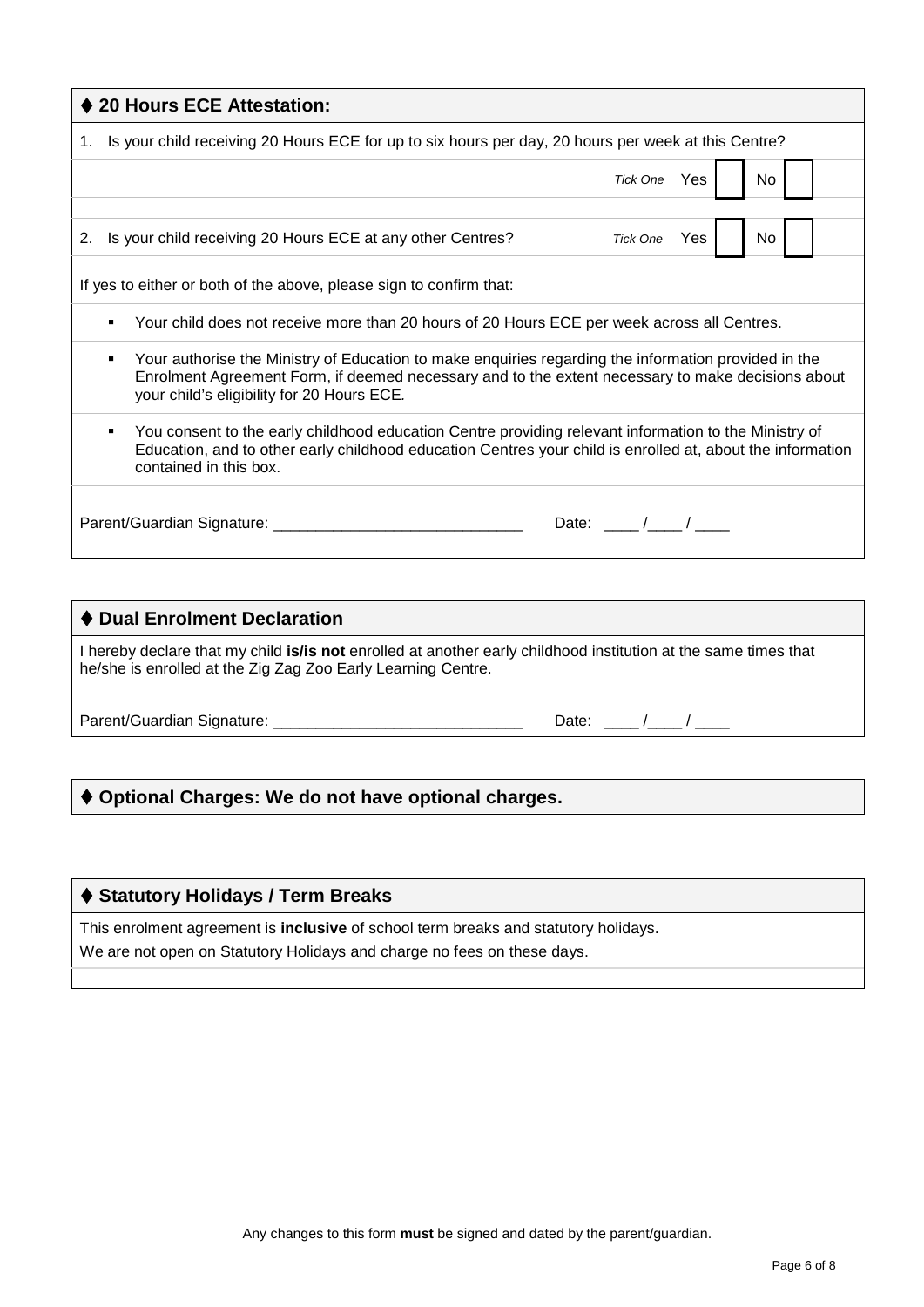| <b>Required Information for Licensing Purposes</b> |                                                                                                                                                                                                                    |  |  |  |
|----------------------------------------------------|--------------------------------------------------------------------------------------------------------------------------------------------------------------------------------------------------------------------|--|--|--|
| ٠                                                  | <b>Excursions:</b> Do we have permission to take your child out of the centre on short local outings or walks?<br>The maximum adult/child ratio will be 1 adult to 4 children.                                     |  |  |  |
|                                                    | Yes<br>No.<br>Tick One                                                                                                                                                                                             |  |  |  |
|                                                    | Photo/video:                                                                                                                                                                                                       |  |  |  |
| ٠                                                  | Do we have permission for your child to be photographed for the purposes of assessment, planning and<br>evaluation?                                                                                                |  |  |  |
|                                                    | <b>Tick One</b><br>Yes<br>No.                                                                                                                                                                                      |  |  |  |
| ٠                                                  | Do we have permission to carry out written observations and use digital images of your child for the<br>purposes of programme planning and recording? (Students who enter the centre may wish to observe<br>also.) |  |  |  |
|                                                    | Yes<br><b>Tick One</b><br>No.                                                                                                                                                                                      |  |  |  |
| ٠                                                  | Do we have permission to include your child's photo on the Centre's Facebook and Website?                                                                                                                          |  |  |  |
|                                                    | Yes<br>Tick One<br>No.                                                                                                                                                                                             |  |  |  |
|                                                    |                                                                                                                                                                                                                    |  |  |  |

# **Other information In there any additional information teachers should be aware of? For example, religion, routines, language** etc. What aspirations do you have for your child?  $\blacksquare$ j,

Г

| <b>Policies and Procedures</b> |                                                                                                                                                                                                                                                                                                                  |  |
|--------------------------------|------------------------------------------------------------------------------------------------------------------------------------------------------------------------------------------------------------------------------------------------------------------------------------------------------------------|--|
| ٠                              | We require parents to sign their child in and out of the centre each day they attend.                                                                                                                                                                                                                            |  |
| $\blacksquare$                 | Fees are to be paid in the week invoices are emailed out. A Late Payment fee of 10% of the outstanding<br>fees will be added to all accounts that are overdue by one month. The Centre reserves the right to follow<br>usual methods of debt recovery. All debt collection fees will be passed on to the parent. |  |
| $\blacksquare$                 | A non-refundable Enrolment Fee of \$40 is payable upon enrolment. This fee covers administrative costs<br>including the Individual Journey of Learning (both book and online) for your child, and purchase of your<br>child's bedding, scarf, lunchbox, sunhat etc.                                              |  |
| ٠                              | Your set weekly fee is to be paid for your booked hours regardless of whether your child attends or not. For<br>a maximum of 15 days per child per year, 50% fees are charged if your child is absent due to your family's<br>annual holiday.                                                                    |  |
| ٠                              | Each child has 3 free sick days – that is, no charge if the Zig Zag Zoo Early Learning Centre is notified of<br>their absence due to illness by 8:00am for the morning session (or full day), and 11:00am for the afternoon<br>session. Full fees apply if no notification is received.                          |  |
| ٠                              | Information about philosophy, policies, procedures, and a copy of our most recent Education Review Office<br>report can be found in our entrance way. Information about policy and philosophy reviews and consultation<br>processes will be published in our newsletter to parents.                              |  |
| $\blacksquare$                 | Information concerning your child will be kept in their Individual Journey of Learning which is available to<br>you at any time. Individual Enrolment Forms will be kept in the office filing cabinet and are available to you<br>on request.                                                                    |  |